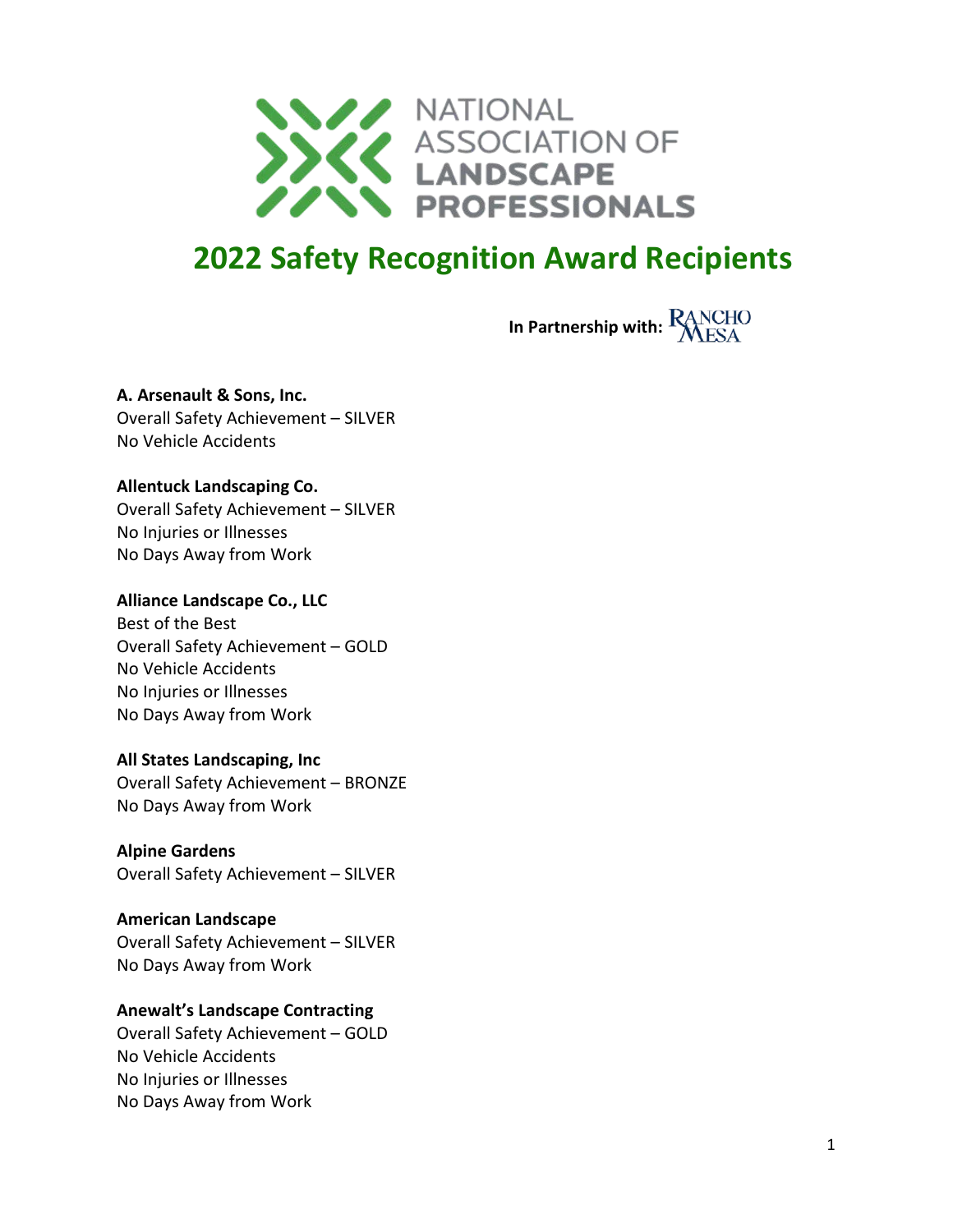**ArtisTree Landscape** Overall Safety Achievement - BRONZE

## **Brandon Rushing Lawn & Garden Care**

Overall Safety Achievement – GOLD No Vehicle Accidents No Injuries or Illnesses No Days Away from Work

#### **Brilar, LLC**

Overall Safety Achievement – SILVER

#### **Buds & Blades Landscape Co., Inc.**

Overall Safety Achievement – SILVER No Vehicle Accidents No Days Away from Work

## **Curby's Lawn & Garden LLC**

Best of the Best Overall Safety Achievement – GOLD No Vehicle Accidents No Injuries or Illnesses No Days Away from Work

## **David J. Frank Landscape Contracting, Inc.**

Overall Safety Achievement – SILVER

## **Dennis ' 7 Dees Landscaping**

Overall Safety Achievement – SILVER

#### **DeSantis Landscapes, Inc**

Overall Safety Achievement – SILVER

#### **Earthworks, Inc**

Overall Safety Achievement – SILVER No Days Away from Work

## **Eastern Land Management, Inc**

Overall Safety Achievement - GOLD No Injuries or Illnesses No Days Away from Work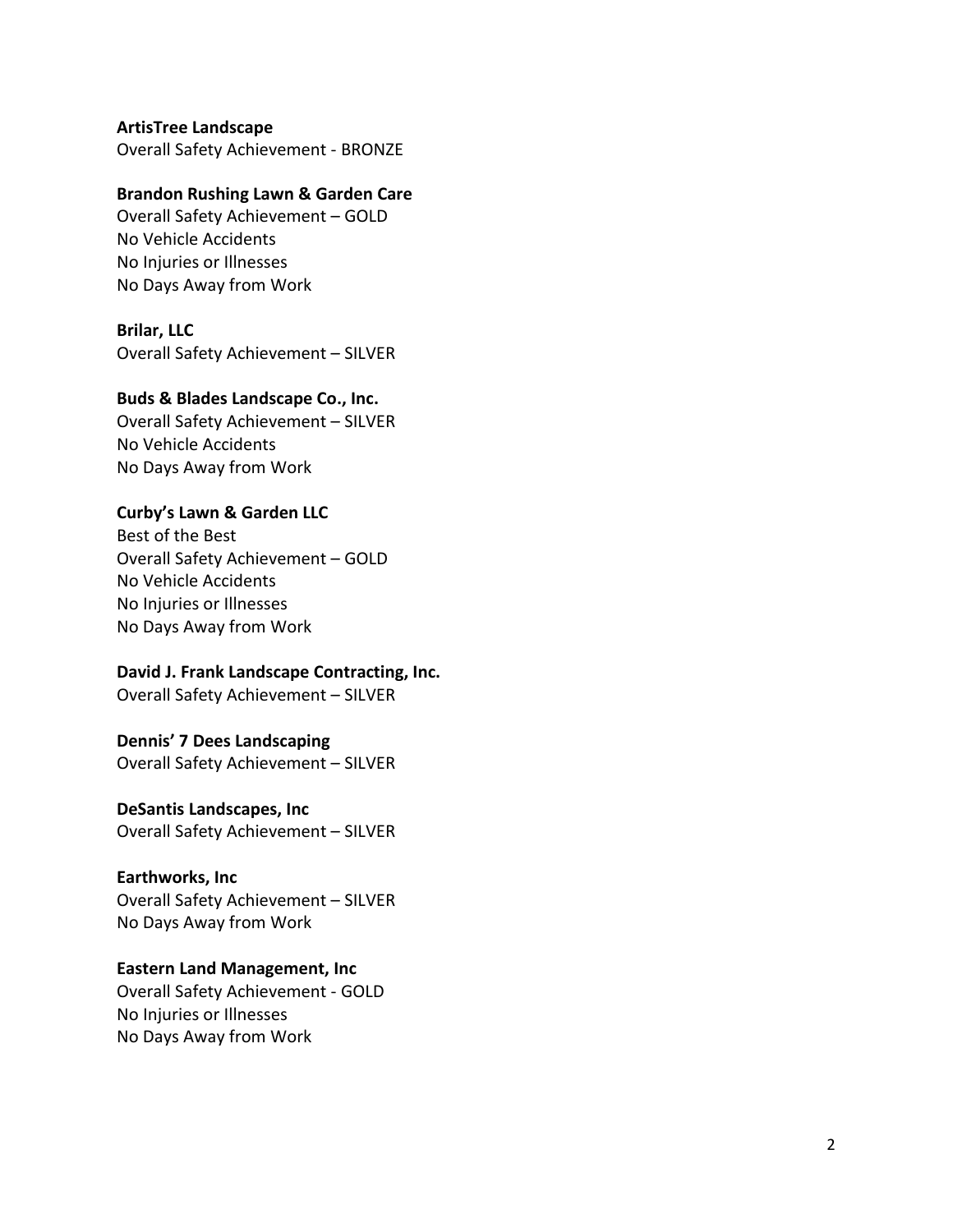#### **Edmonds Landscape & Construction Services, Ltd.**

Overall Safety Achievement – SILVER No Vehicle Accidents

**Engledow Group** Overall Safety Achievement – SILVER

## **Environmental Enhancements, Inc.**

Overall Safety Achievement – GOLD Most Improved Employee Safety No Vehicle Accidents No Days Away from Work

#### **Environmental Management Services, Inc**

Overall Safety Achievement – SILVER

#### **Enviroscape, Inc**

Best of the Best Overall Safety Achievement – GOLD No Vehicle Accidents No Injuries or Illnesses No Days Away from Work

#### **Estate Landscaping & Lawn Management, LLC**

Overall Safety Achievement – BRONZE

#### **Estes Environmental, Inc.**

Overall Safety Achievement – SILVER No Vehicle Accidents

## **Executive Property Maintenance, Inc**

Best of the Best Overall Safety Achievement – GOLD No Vehicle Accidents No Injuries or Illnesses No Days Away from Work

#### **Farmside Landscape & Design**

Overall Safety Achievement – SILVER No Injuries or Illnesses No Days Away from Work

## **Focal Pointe Outdoor Solutions**

Overall Safety Achievement – GOLD No Vehicle Accidents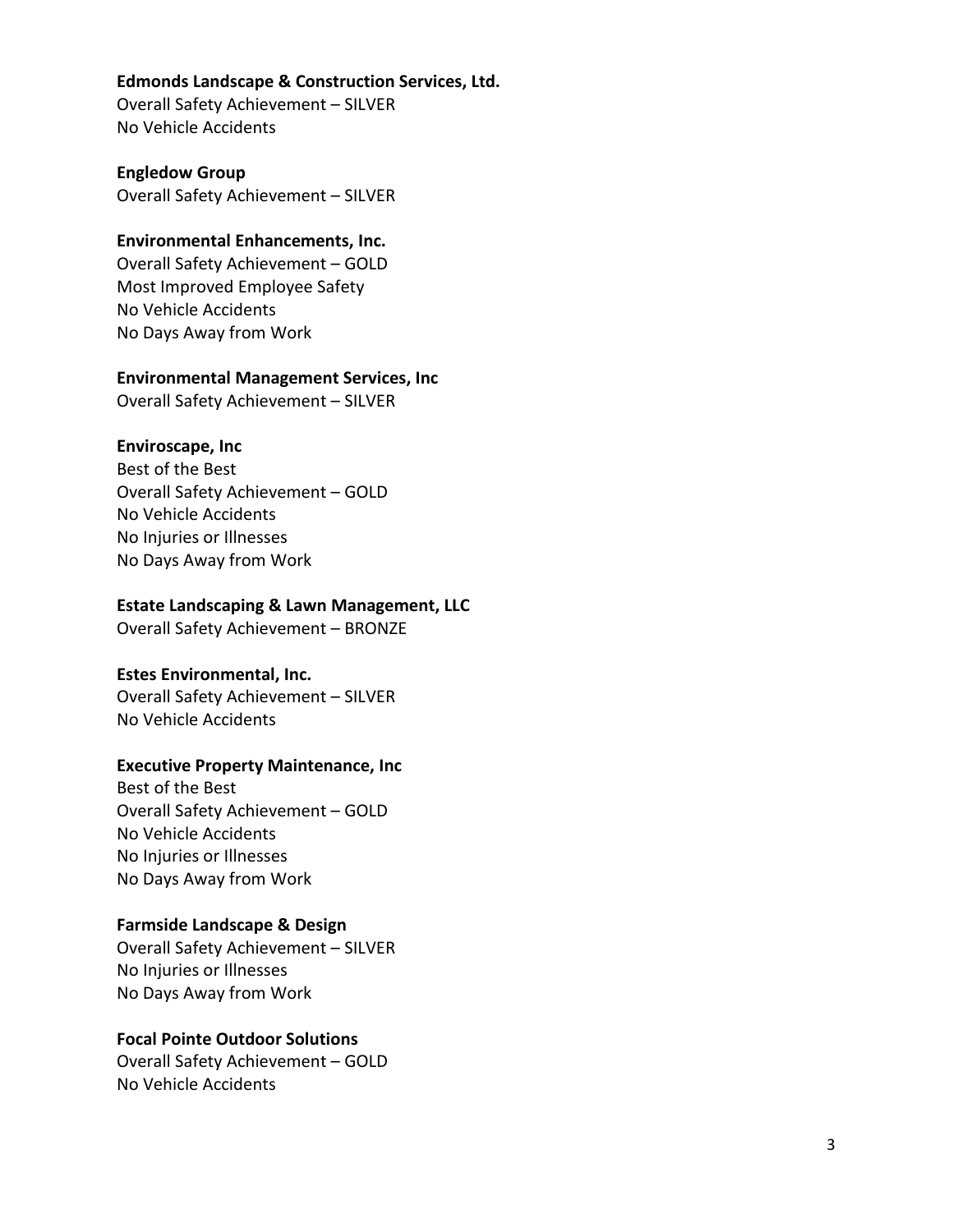#### **Ganshert Nursery & Landscapes, LLC**

Overall Safety Achievement – GOLD No Vehicle Accidents No Injuries or Illnesses No Days Away from Work

#### **Greenleaf Landscapes, Inc.**

Best of the Best Overall Safety Achievement – GOLD No Vehicle Accidents No Injuries or Illnesses No Days Away from Wor k

## **Greenleaf Services, Inc.**

Overall Safety Achievement – BRONZE No Vehicle Accidents

#### **Grunder Landscaping Company**

Overall Safety Achievement – GOLD No Vehicle Accidents No Injuries or Illnesses No Days Away from Work

#### **Harvest Landscapes Enterprise s Inc .**

Overall Safety Achievement – SILVER

#### **Heritage Landscapes Services**

Overall Safety Achievement – GOLD No Vehicle Accidents No Injuries or Illnesses No Days Away from Work

#### **Hemlock Landscapes, Inc .**

Overall Safety Achievement – BRONZE No Days Away from Work

## **Highridge Landscapes, Inc.**

Overall Safety Achievement – BRONZE No Days Away from Work

## **J. Downend Landscaping, Inc.**

Overall Safety Achievement - SILVER

## **James Martin Associates, Inc. – Mundelein, IL** Overall Safety Achievement – SILVER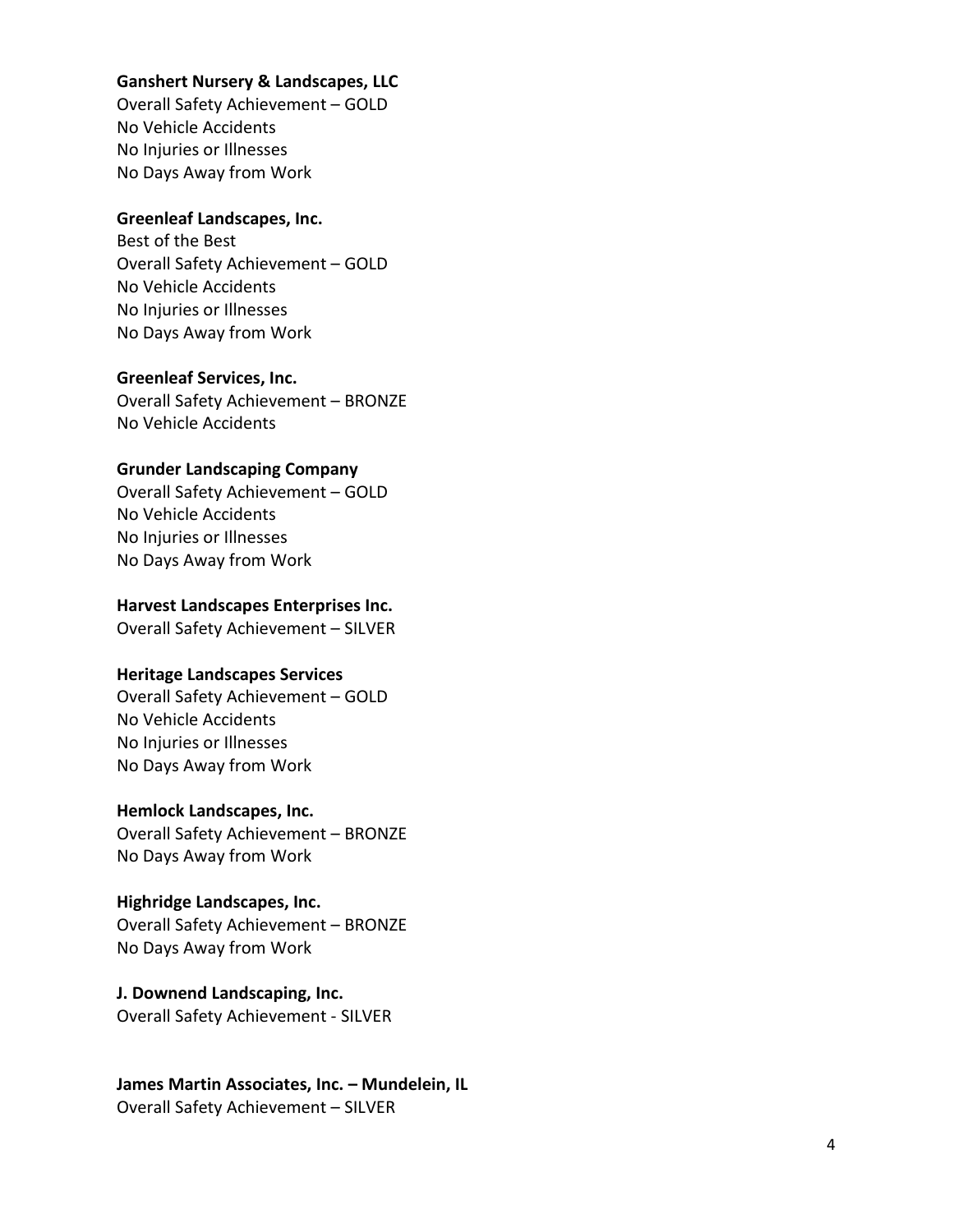**James River Grounds Management, Inc. – Newport News, VA** *An Aspen Grove Landscape Company* Safety Achievement – GOLD No Vehicle Accidents No Injuries or Illnesses No Days Away from Work

## **James River Grounds Management, Inc – Portsmouth, VA**

*An Aspen Grove Landscape Company*

Best of the Best Overall Safety Achievement – GOLD No Vehicle Accidents No Injuries or Illnesses No Days Away from Work

## **James River Grounds Management, Inc – Williamsburg, VA**

*An Aspen Grove Landscape Company*

Best of the Best Overall Safety Achievement – GOLD No Vehicle Accidents No Injuries or Illnesses No Days Away from Work

#### **James River Nurseries Inc.**

Overall Safety Achievement - SILVER No Injuries or Illnesses No Days Away from Work

## **Keep It Green Landscaping**

Best of the Best Overall Safety Achievement – GOLD No Vehicle Accidents No Injuries or Illnesses No Days Away from Work

#### **Klausing Group, Inc – Louisville**

Overall Safety Achievement – BRONZE No Days Away from Work

**Klausing Group, Inc – Lexington**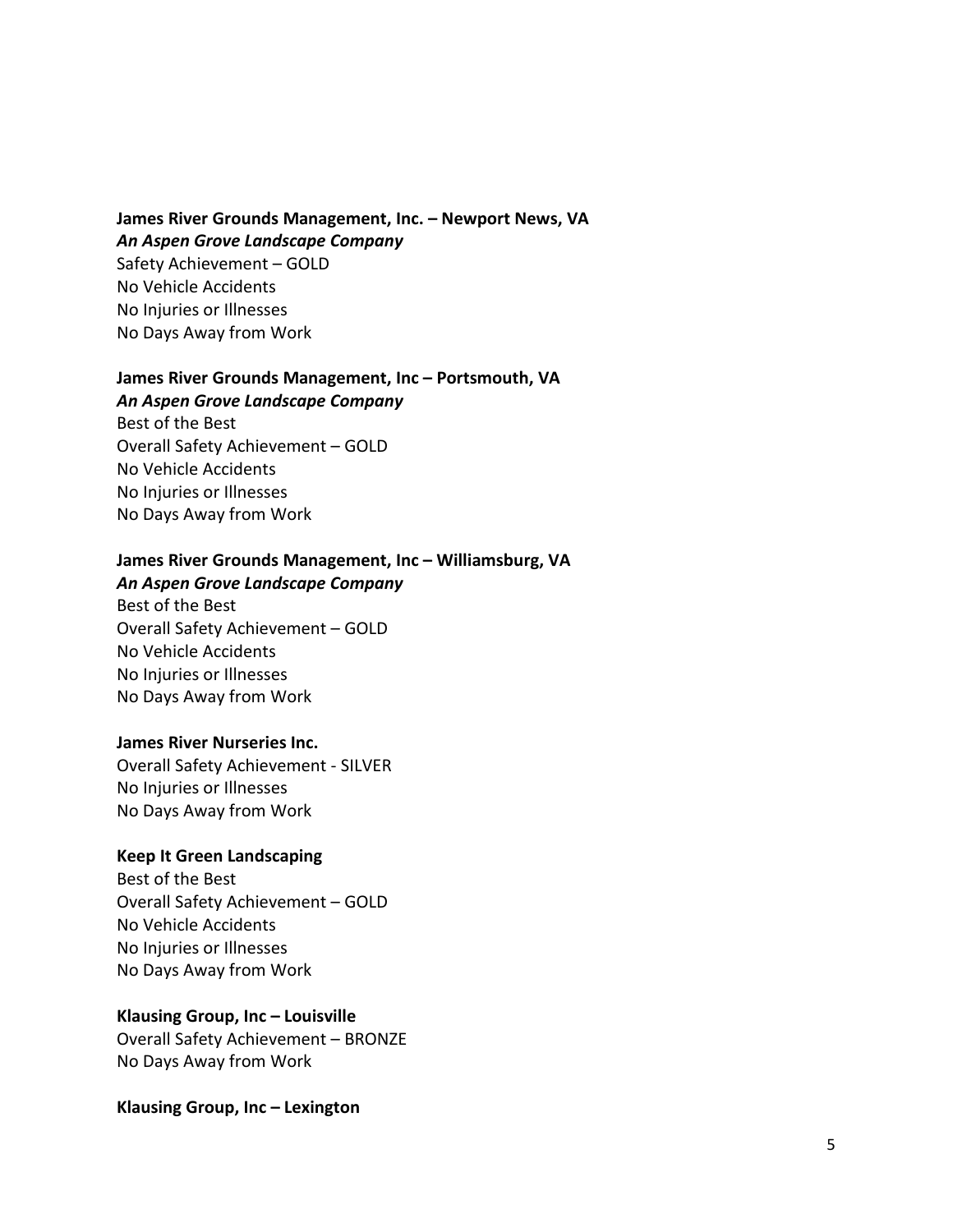Overall Safety Achievement – BRONZE No Days Away from Work

**Landcare , LLC**  Overall Safety Achievement – SILVER

**Landmark Landscapes Inc.** Overall Safety Achievement – BRONZE No Days Away from Work

**Landscape Management Systems, Inc** Overall Safety Achievement – GOLD No Vehicle Accidents

#### **Lawn Management Company**

Overall Safety Achievement – GOLD No Vehicle Accidents No Days Away from Work

#### **Lewis Property Services**

Overall Safety Achievement – BRONZE No Injuries or Illnesses No Days Away from Work

#### **Lightfoot Enterprises, Inc.**

Overall Safety Achievement – BRONZE No Vehicle Accidents

#### **Mainscape, Inc.**

Overall Safety Achievement – BRONZE

**Mariani Enterprises, LLC**

Overall Safety Achievement - SILVER

#### **Midwest Landscape Industries, Inc.**

Overall Safety Achievement – GOLD No Injuries or Illnesses No Days Away from Work

## **Milosi**

Overall Safety Achievement – SILVER No Days Away from Work

**M.J. Design Associates, Inc** Overall Safety Achievement – BRONZE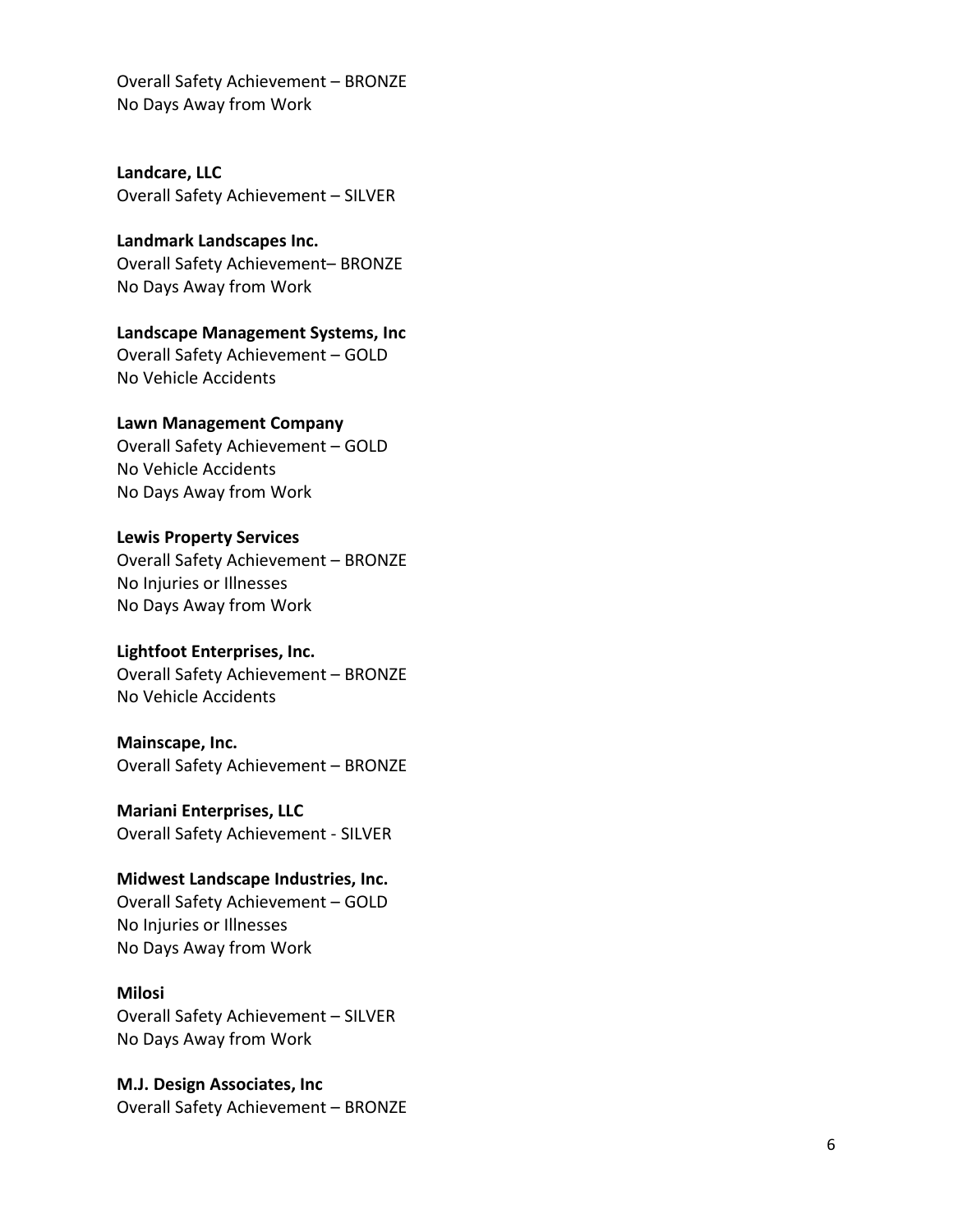No Days Away from Work

#### **Monarch Landscape Management LLC**

Overall Safety Achievement – SILVER No Days Away from Work

**MSNW, LLC** Overall Safety Achievement – BRONZE

## **Munie Greencare Professionals, Inc**

Overall Safety Achievement – GOLD No Injuries or Illnesses No Days Away from Work

#### **Oasis Turf & Tree**

Overall Safety Achievement - BRONZE

## **Pacific Federal Management, Inc.**

Best of the Best Overall Safety Achievement – GOLD No Vehicle Accidents No Days Away from Work

## **Pacific Landscape Management**

Overall Safety Achievement – GOLD No Days Away from Work

#### **Paragon Landscape, Inc**

Overall Safety Achievement - BRONZE

## **Professional Grounds, Inc.**

Best of the Best Overall Safety Achievement – GOLD No Vehicle Accidents

## **Quality Care Lawn**

No Days Away from Work

## **Reliable Property Services – Milwaukee, WI**

*An Aspen Grove Landscape Company* Overall Safety Achievement – GOLD No Vehicle Accidents No Injuries or Illnesses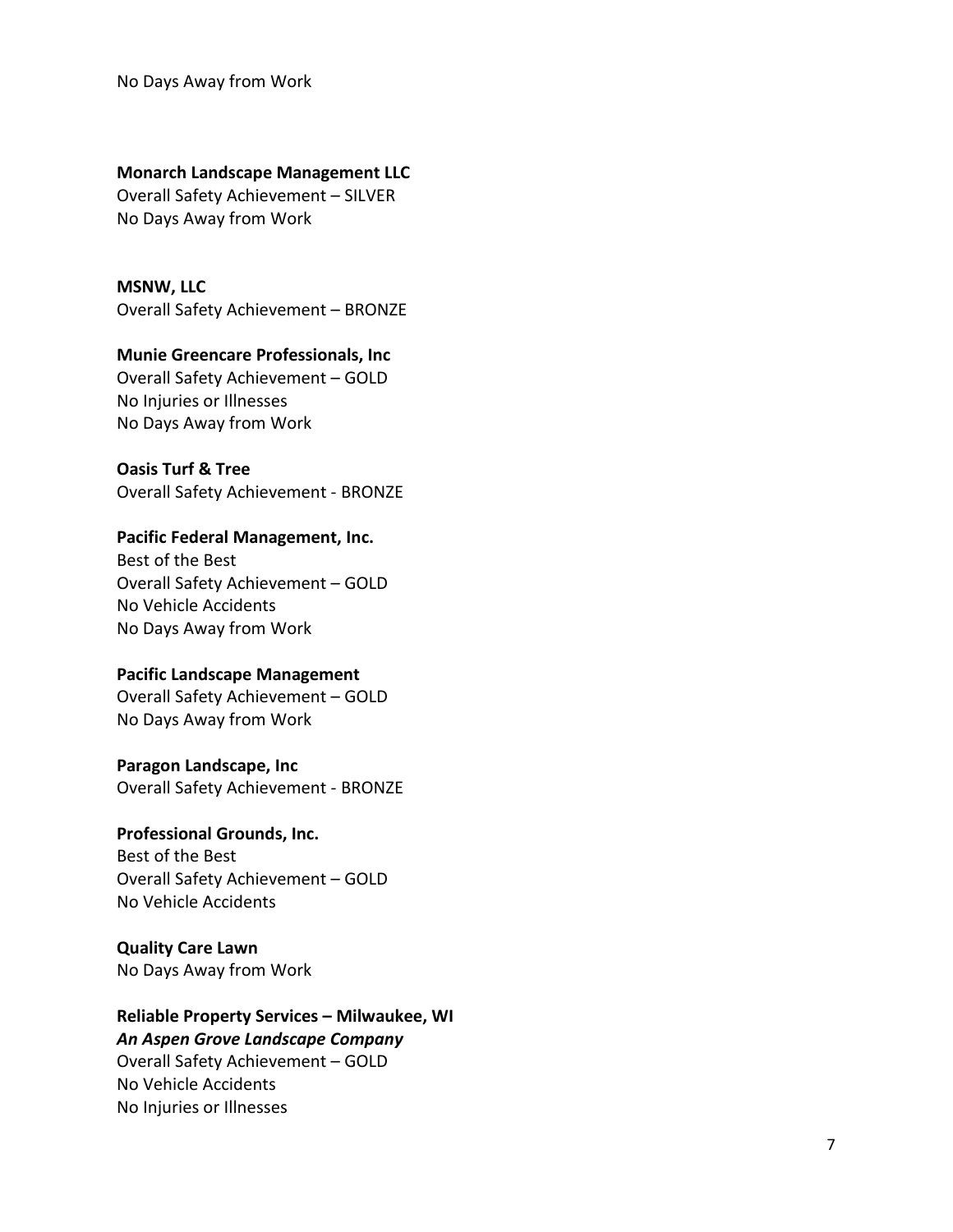## **Reliable Property Services – Waunakee, WI** *An Aspen Grove Landscape Company*

Best of the Best Overall Safety Achievement – GOLD No Vehicle Accidents No Injuries or Illnesses No Days Away from Work

## **Reliable Property Services – Des Moines, I A**

*An Aspen Grove Landscape Company*

Overall Safety Achievement – GOLD No Vehicle Accidents No Injuries or Illnesses No Days Away from Work

## **Reliable Property Services – St. Paul, MN**

#### *An Aspen Grove Landscape Company*

Overall Safety Achievement – GOLD Most Improved Fleet Safety No Vehicle Accidents No Injuries or Illnesses No Days Away from Work

#### **SchoggenScapes, Inc**

Best of the Best Overall Safety Achievement – GOLD No Vehicle Accidents No Injuries or Illnesses No Days Away from Work

#### **Sinc Constructors Co . – Centerville, UT**

Overall Safety Achievement – GOLD No Vehicle Accidents No Injuries or Illnesses No Days Away from Work

#### **SLS Outdoor Living**

Overall Safety Achievement – BRONZE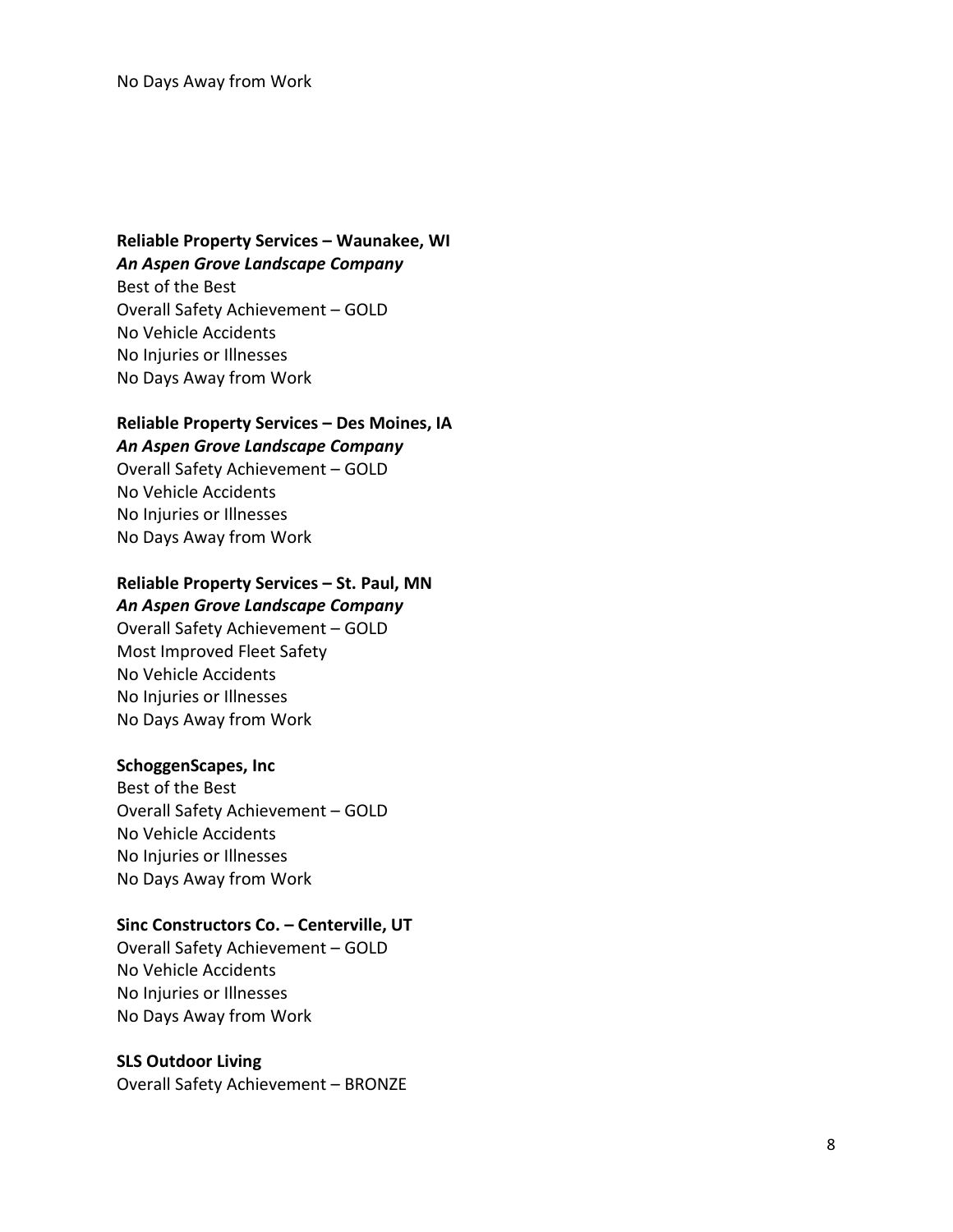**Techscape, Inc** Overall Safety Achievement – GOLD No Vehicle Accidents No Injuries or Illnesses No Days Away from Work

**The Greenery, Inc.**  Overall Safety Achievement – SILVER

## **The Landscape Partners**

## *An Aspen Grove Landscape Company*

Best of the Best Overall Safety Achievement – GOLD No Vehicle Accidents No Injuries or Illnesses No Days Away from Work

## **The LaurelRock Company**

Overall Safety Achievement – SILVER No Vehicle Accidents

## **The Pit, LLC**

Best of the Best Overall Safety Achievement – GOLD No Vehicle Accidents No Injuries or Illnesses No Days Away from Work

## **TLC Total Lawn Care, LLC**

No Vehicle Accidents

## **Trio Outdoor Maintenance , LLC**

Best of the Best Overall Safety Achievement – GOLD No Vehicle Accidents No Injuries or Illnesses No Days Away from Work

#### **United Lawnscape – East** *An Aspen Grove Landscape Company*

Overall Safety Achievement – GOLD No Vehicle Accidents No Injuries or Illnesses No Days Away from Work